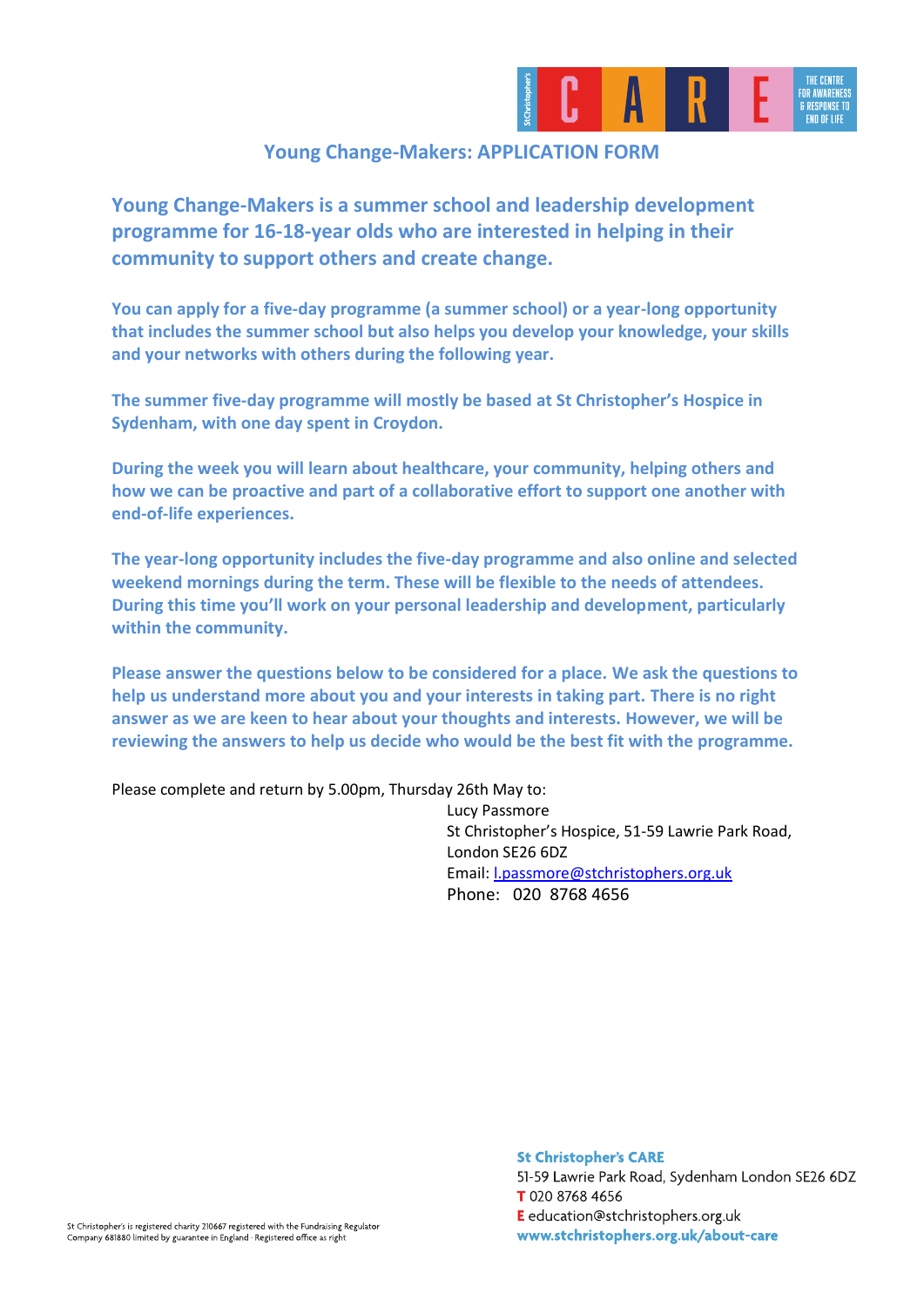

# **Section 1 – Personal Information**

| SUMMER SCHOOL 2022 (please x the<br>preferred programme) | x One week only $-18-22$ July<br>In-person introduction to key principles and concepts around<br>community and end of life $-5$ days                                   |  |
|----------------------------------------------------------|------------------------------------------------------------------------------------------------------------------------------------------------------------------------|--|
|                                                          | x Leadership programme<br>Blended in-person/online delivery taking a total of 10 days.<br>Including the 5-day programme 18 <sup>th</sup> July and ending in June 2023. |  |
| <b>FULL NAME</b>                                         |                                                                                                                                                                        |  |
| DATE OF BIRTH                                            | (Applicants must be 16 on or before 31/06/2022)                                                                                                                        |  |
| EMAIL                                                    |                                                                                                                                                                        |  |
| HOME ADDRESS (for correspondence)                        |                                                                                                                                                                        |  |
|                                                          |                                                                                                                                                                        |  |
| <b>HOME TEL</b>                                          | <b>MOBILE TEL</b>                                                                                                                                                      |  |
| <b>EMERGENCY CONTACT NAME</b>                            | <b>EMERGENCY CONTACT NUMBER</b>                                                                                                                                        |  |
| <b>CURRENT SCHOOL OR COLLEGE</b>                         |                                                                                                                                                                        |  |
| <b>SCHOOL ADDRESS</b>                                    |                                                                                                                                                                        |  |
| SCHOOL/COLLEGE CONTACT NAME                              |                                                                                                                                                                        |  |
| SCHOOL/COLLEGE CONTACT<br><b>TEL</b>                     | <b>EMAIL</b>                                                                                                                                                           |  |

51-59 Lawrie Park Road, Sydenham London SE26 6DZ T 020 8768 4656

E education@stchristophers.org.uk www.stchristophers.org.uk/about-care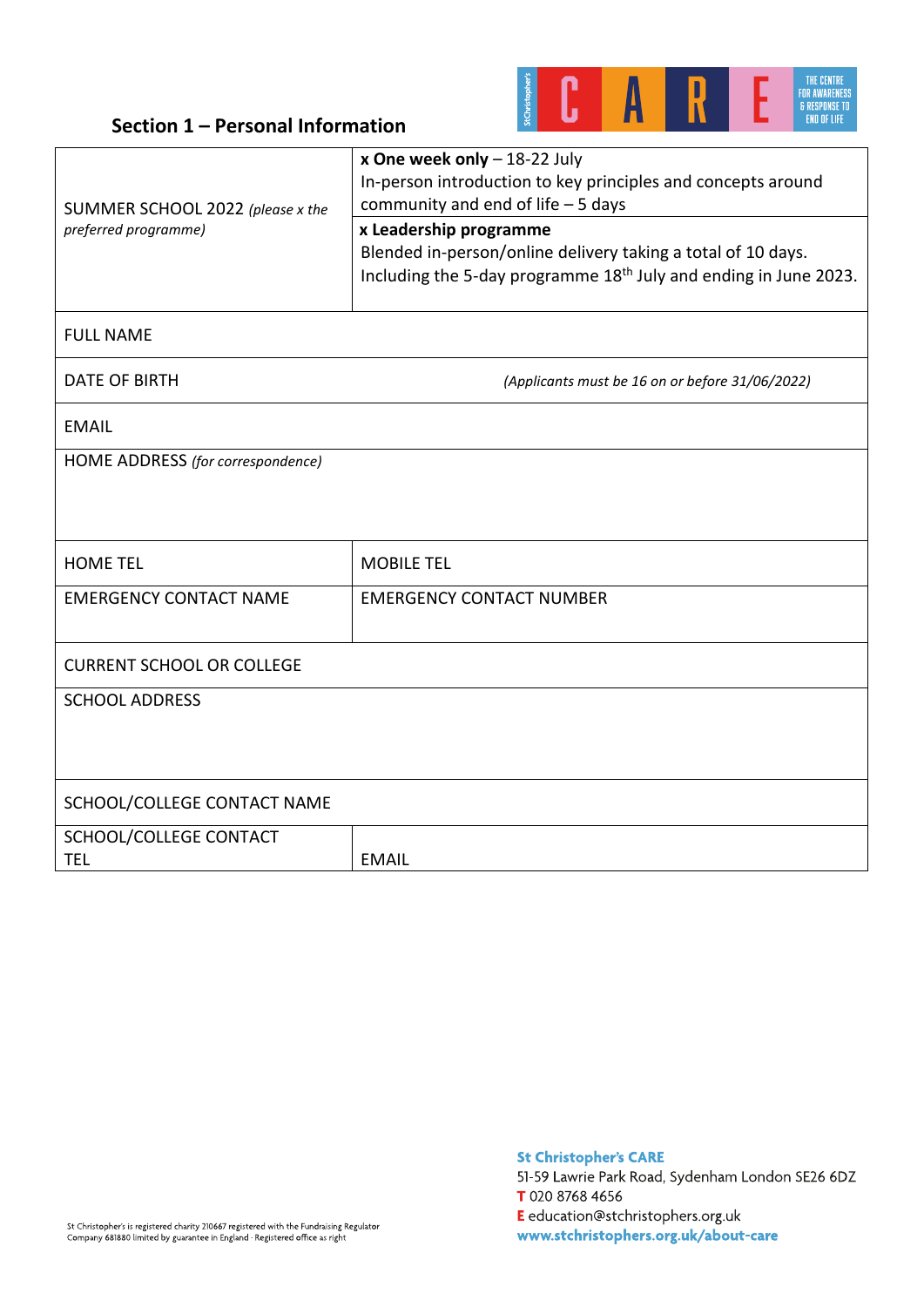**Section 2: Personal Statement** 



**1. Please tell us why you would like a place and what you hope to get from this experience (no more than 200 words)**

**2. Can you tell us who you think is, or has been, a good change maker or leader and why? You can share with us a well-known person or someone that you know personally, who we might not know, or a social movement or organisation making change (no more than 200 words)**

### **3. What three words would you use to describe community?**

- 1.
- 2.
- 3.

**St Christopher's CARE** 

51-59 Lawrie Park Road, Sydenham London SE26 6DZ T 020 8768 4656 E education@stchristophers.org.uk www.stchristophers.org.uk/about-care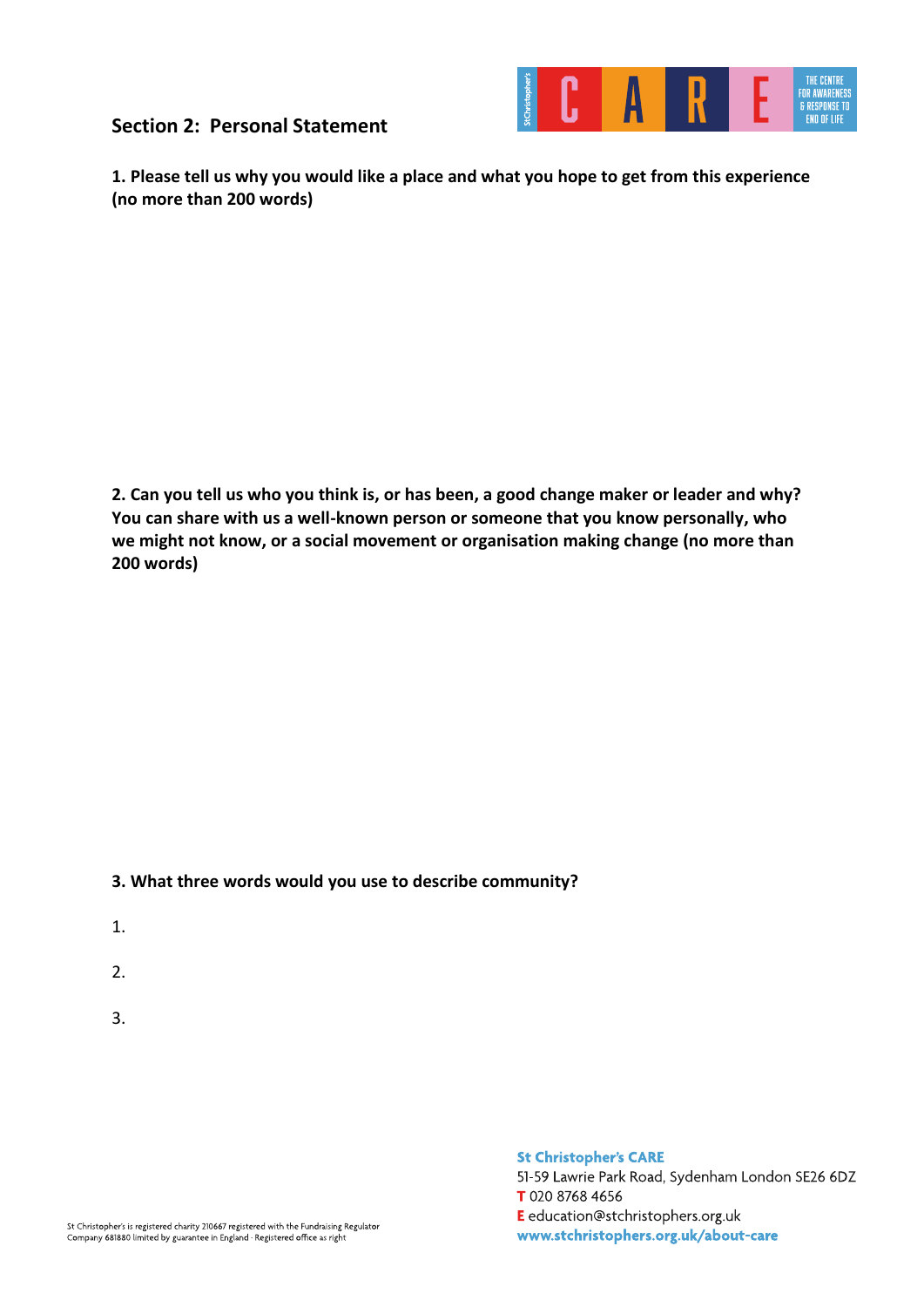

**4. Please describe something you'd like to change in your community and how you'd want to do it (no more than 200 words)**

**5. Please give an example of when you have supported someone else when they were going through a difficult time, decision or question (no more than 200 words)** 

**6. Please tell us your thoughts about what you'd like to do in the future (no more than 200 words)**

> **St Christopher's CARE** 51-59 Lawrie Park Road, Sydenham London SE26 6DZ T 020 8768 4656 E education@stchristophers.org.uk www.stchristophers.org.uk/about-care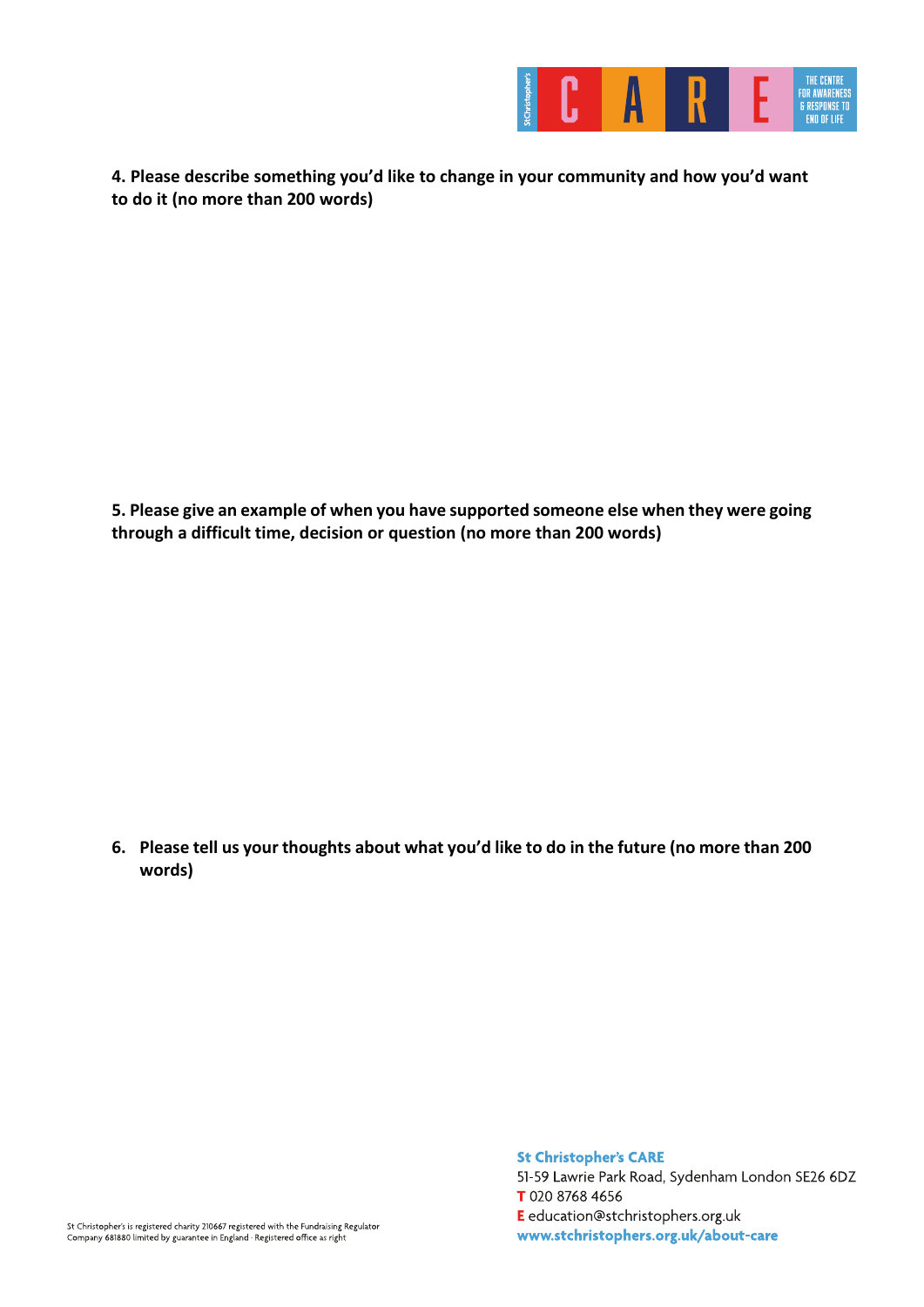

**7. Is there anything we need to know about you? (this is optional and you do not have to share this with us and it will not be considered as part of eligibility criteria)**

Is there anything you might find upsetting to discuss? If so please do mention it here and we will make sure it is considered during the sessions or that you have additional support.

If you have experienced someone's death is there anything you'd like to tell us about your experience?

Are you on any medication?

Have you got any learning needs you'd like to tell us about? Or any preference for learning support?

#### **8. Please accept my application for the summer school**

**Signature \_\_\_\_\_\_\_\_\_\_\_\_\_\_\_\_\_\_\_\_\_\_\_\_\_\_\_\_\_\_\_\_\_\_\_**

#### **St Christopher's CARE**

51-59 Lawrie Park Road, Sydenham London SE26 6DZ T 020 8768 4656

E education@stchristophers.org.uk www.stchristophers.org.uk/about-care

St Christopher's is registered charity 210667 registered with the Fundraising Regulator Company 681880 limited by guarantee in England · Registered office as right